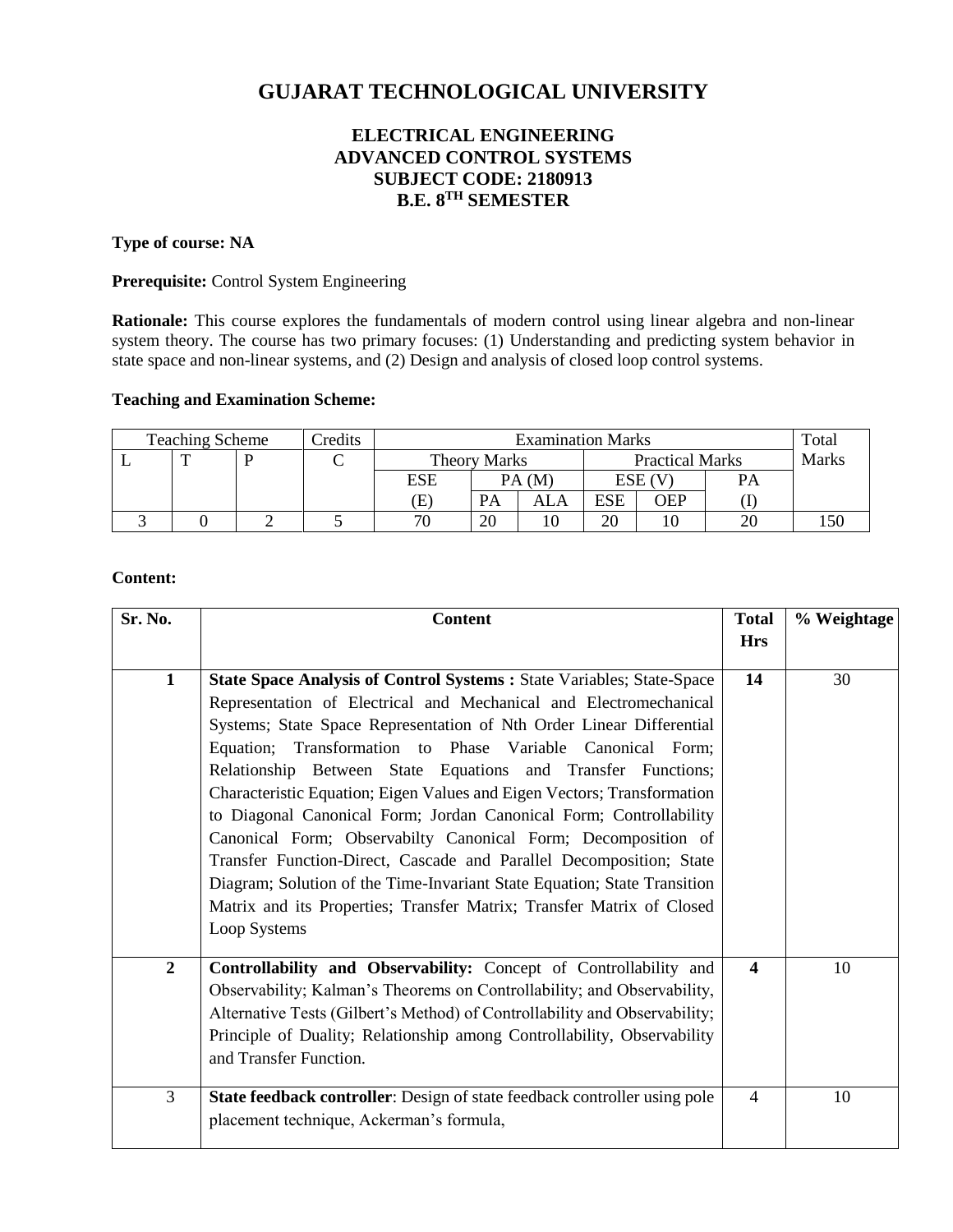| 4              | Liapunov Stability Analysis: Stability of Equilibrium State in the Sense<br>of Liapunov; Graphical Representation of Stability; Asymptotic Stability<br>and Instability; Sign-Definiteness of Scalar Function; Second Method of<br>Liapunov; Stability Analysis of Linear Systems; Krasovski's Theorem;<br>Liapunov Function Based on Variable Gradient Method                                                                                                                                          | $\boldsymbol{4}$ | 10 |
|----------------|---------------------------------------------------------------------------------------------------------------------------------------------------------------------------------------------------------------------------------------------------------------------------------------------------------------------------------------------------------------------------------------------------------------------------------------------------------------------------------------------------------|------------------|----|
| 5 <sup>1</sup> | Describing Function Analysis of Nonlinear Control System : Introduction<br>to Nonlinear Systems, Describing Functions for Common Types of                                                                                                                                                                                                                                                                                                                                                               | 10               | 20 |
| 6              | Nonlinearities, Describing Function Analysis, Stability and Limit Cycles.<br>Phase Plane Analysis: Introduction: Analytical Methods for constructing<br>Trajectories, Graphical Methods for constructing Trajectories; Isocline<br>Method; Delta Method; Pell's Method; Lienard's Method; Classification<br>of Singular Points; Limit Cycles; Phase-Place Analysis of Linear control<br>system; Phase-plane Analysis of Non-linear control system. Minimum<br>Time Trajectory; Optimum Switching Curve. | 6                | 30 |

# **Suggested Specification table with Marks (Theory):**

| Distribution of Theory Marks (%) |       |           |           |           |         |  |  |  |
|----------------------------------|-------|-----------|-----------|-----------|---------|--|--|--|
| R Level                          | Level | A Level   | N Level   | E Level   | C Level |  |  |  |
| 12-15                            | 15-20 | $20 - 25$ | $30 - 35$ | $20 - 30$ |         |  |  |  |

# **Legends: R: Remembrance; U: Understanding; A: Application, N: Analyze and E: Evaluate C: Create and above Levels (Revised Bloom's Taxonomy)**

Note: This specification table shall be treated as a general guideline for students and teachers. The actual distribution of marks in the question paper may vary slightly from above table.

# **Reference Books:**

- 1. Katsuhiko Ogata, Modern Control Engineering, Prentice-Hall of India, Second Edition, 1997.
- 2. B. C. Kuo. Automatic Control Systems, Prentice Hall of India, Seventh Edition 1997.
- 3. L. J. Nagrath & M. Gopal, Control Systems Engineering. Wiley Eastern Limited, Second Edition, 1992.
- 4. M. Gopal, Control System Principles and Design Tata McGraw Hill, 1997.
- 5. John E. Gibson, Non-linear Automatic Control, Mc. Graw Hill Book C.(ISE)
- 6. Hasan K. Khalil, Non-linear systems, Prentice-Hall of India, 2002.
- 7. E Slotine, Weiping Li, Applied Nonlinear Control, Prentice-Hall

# **Course Outcome:**

After learning the course the students should be able to:

- Apply linear algebra to complex real world problems in order to obtain models that are expressed using state space equations.
- Analyize the system behavior based on the mathematical model of that system where the model may be expressed in state-space domain
- Analyze the behavior of closed loop systems using tools like Matlab
- Design controllers using the concept of state feedback and pole placement tech.
- Write a report that effectively communicates the results of an analysis or design